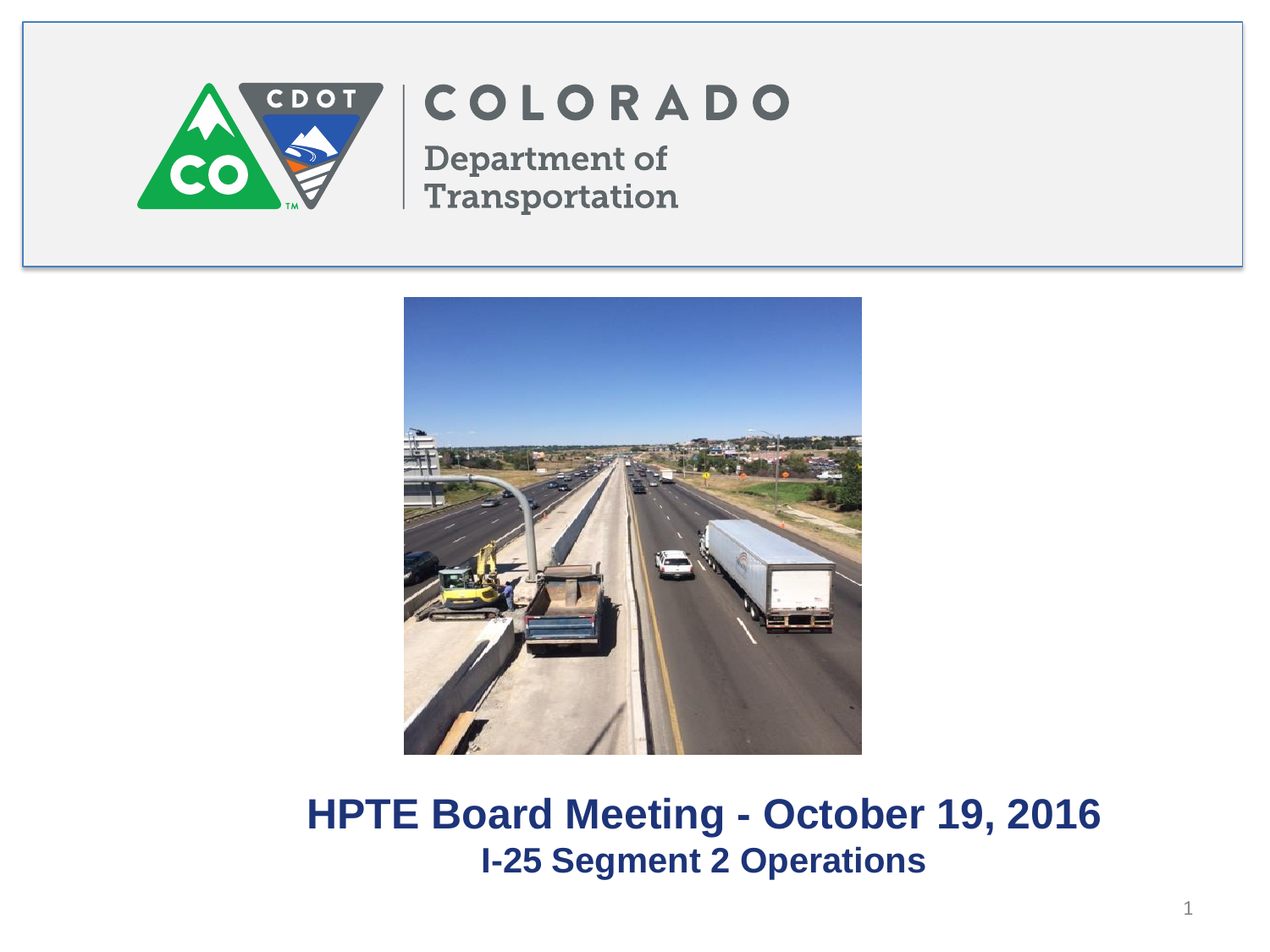

- **Overview of Operations**
	- **Volumes**
	- **Revenues**
		- **LPT Collection Timeline**
	- **Law Enforcement**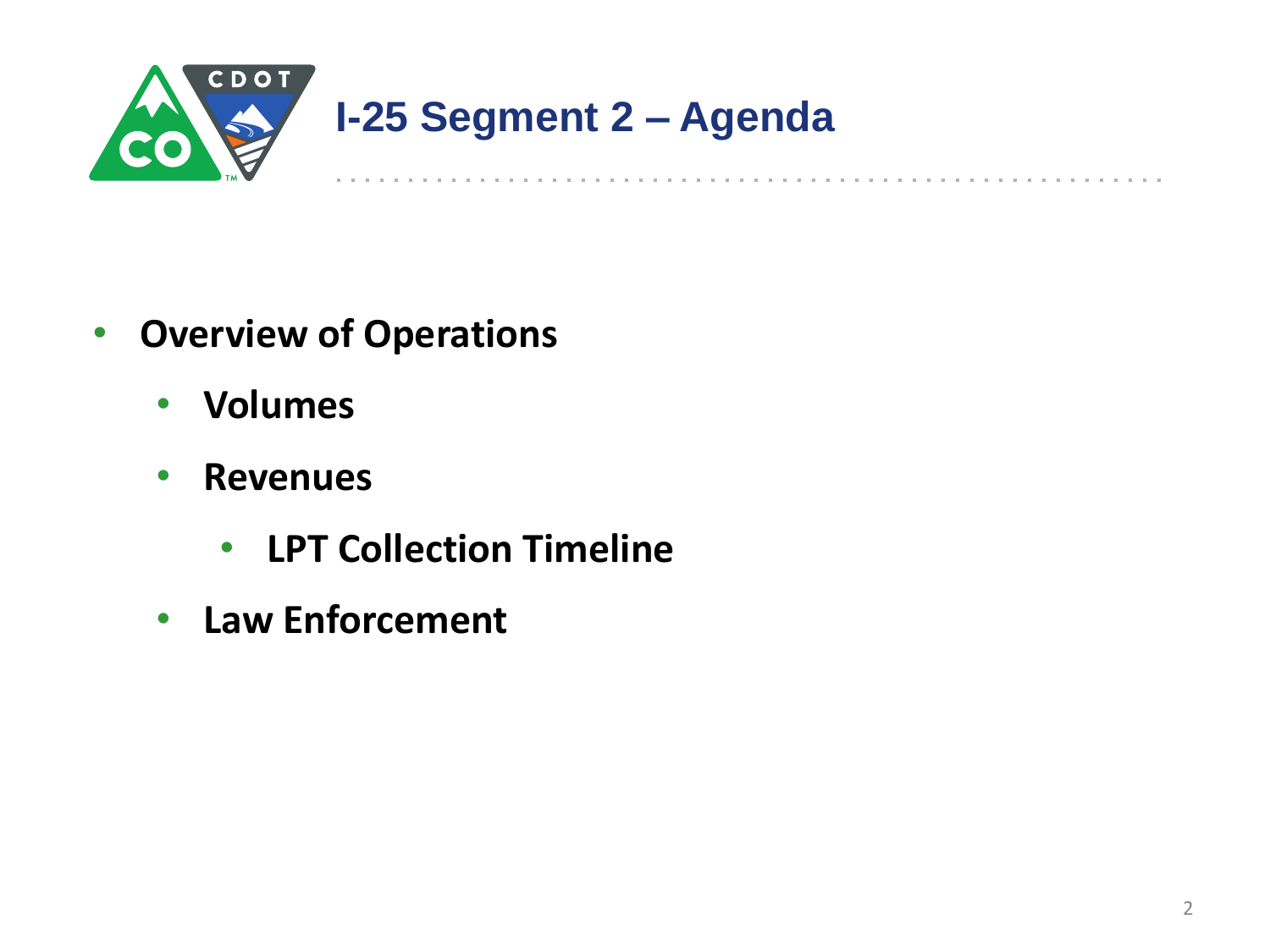

#### Opened July 12th. August is the first full month of operations

**Express Lanes carried 394,000 vehicles in August** Per Day 12,700 Vehicles Per Day (VPD) **❖ AVI 6,500 VPD (50%) V**• LPT 2,500 VPD (20%) **☆ HOV 3,700 VPD (30%)**  $\cdot$  **Toll Transactions Mix is 73% AVI (transponder) 27% LPT** Overall Corridor Volumes are 60% SB and 40% NB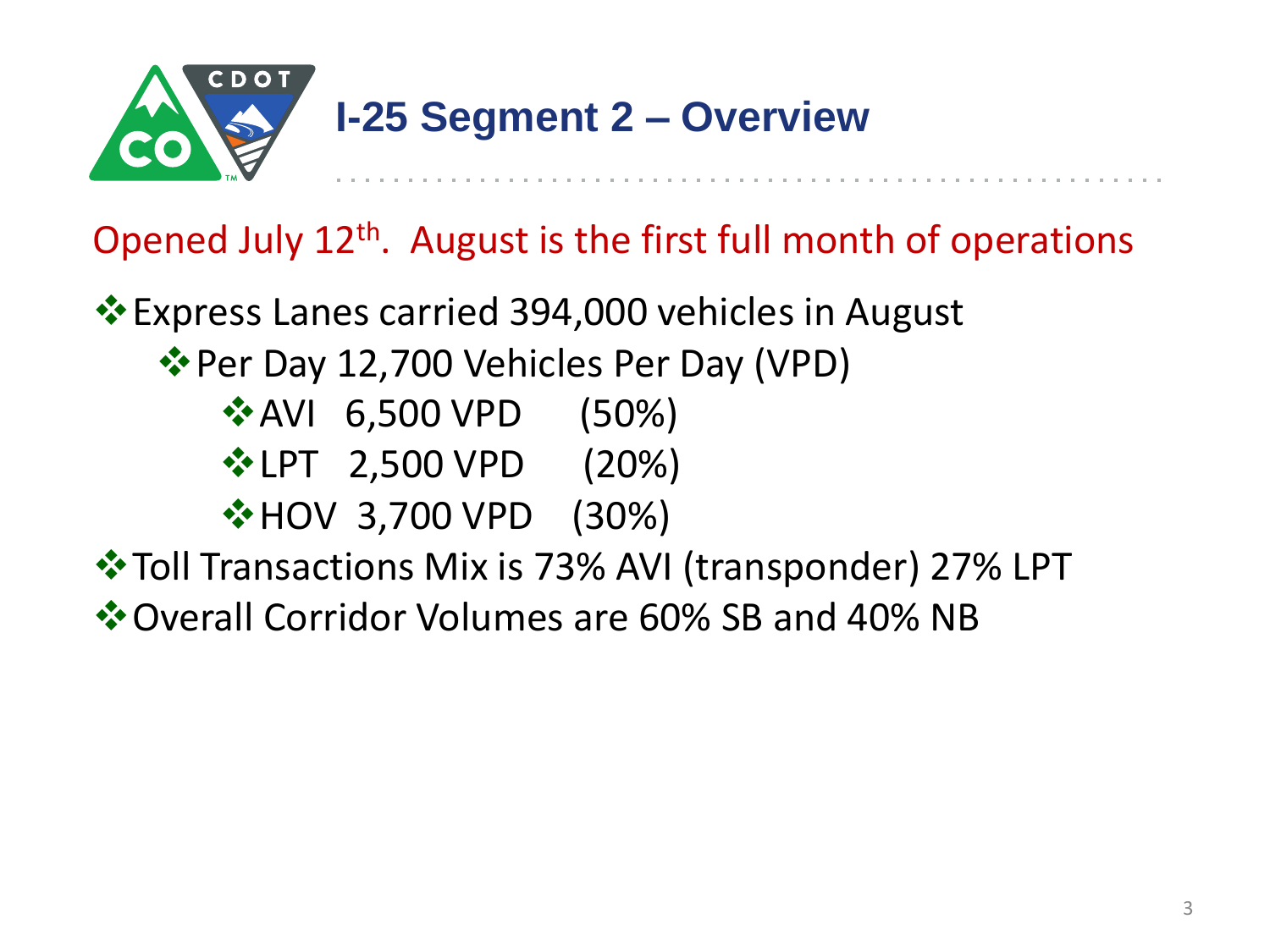

Capture rates cannot be calculated at this time.

Express Lanes are predominately utilized during peak periods (7 am to 9 am / 4:30 pm to 6 pm) ❖ Corridor AADT (OTIS at 104<sup>th</sup>) is 160,000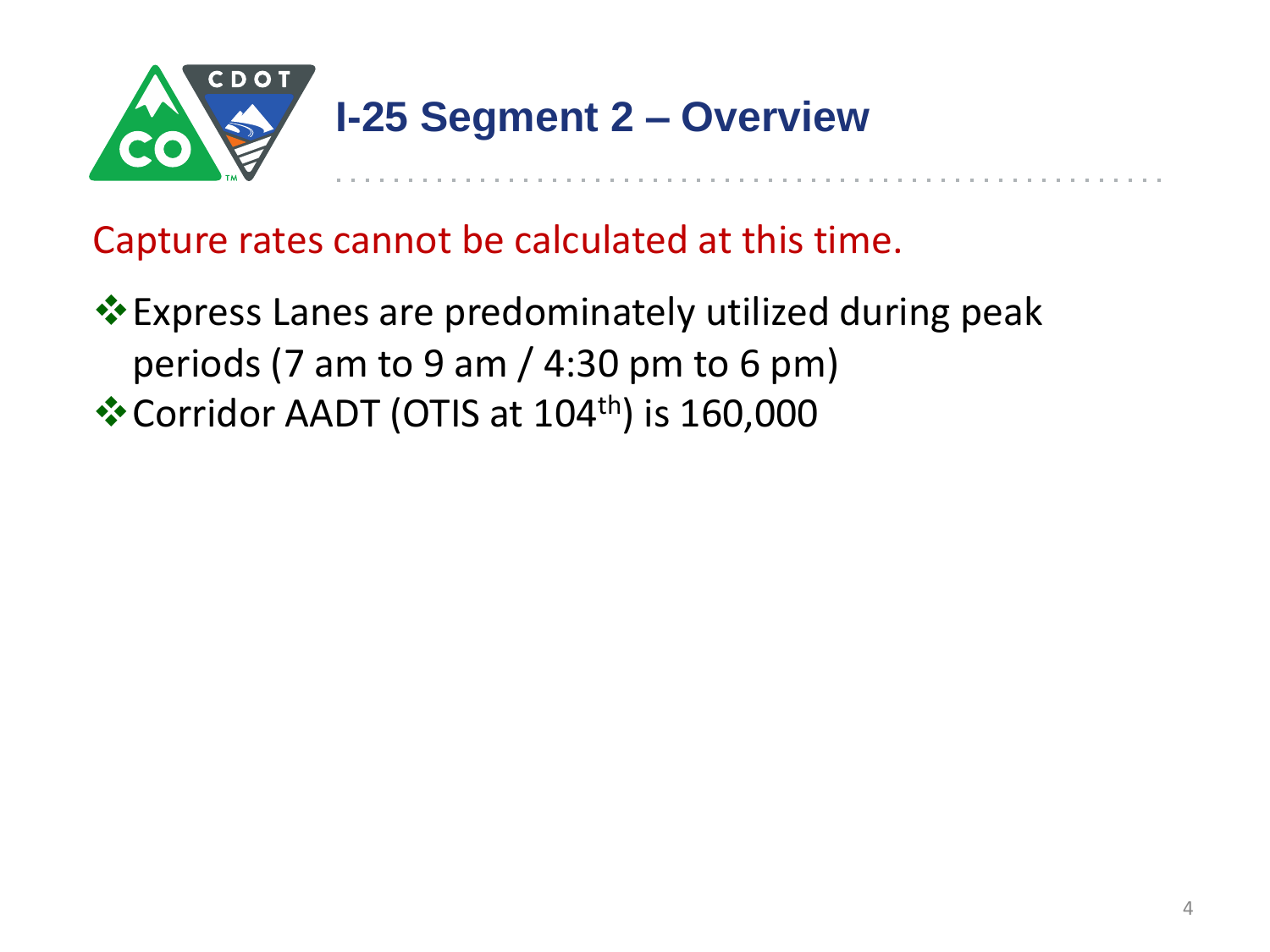

#### August Revenue

- ❖ Gross Revenues greater than \$18,300 per day.
- ❖ Processing Costs at \$9,200 per day
- **After processing monthly revenue greater than \$280,000** →
- **V** Note: Revenue due is not cash collected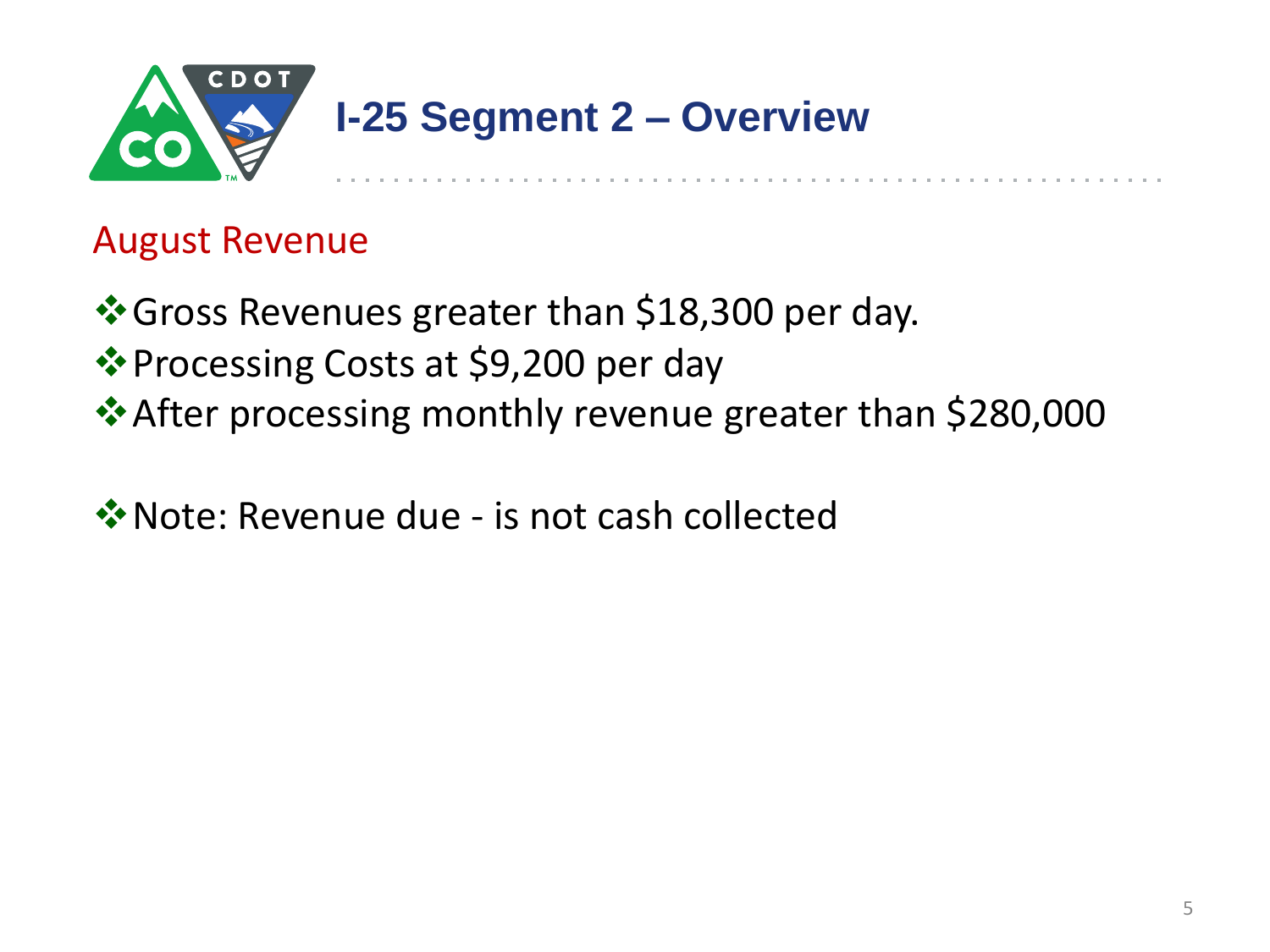

#### Cash Flow Timing

- $\cdot$  **AVI Tolls most AVI Tolls collected funds within days of** transaction.
- $\triangle$  LPT Tolls require additional processing, invoicing and may take 70 – 90 days to receive
- For August LPT Revenues calculated to be \$289k / \$43k was collected by August 31st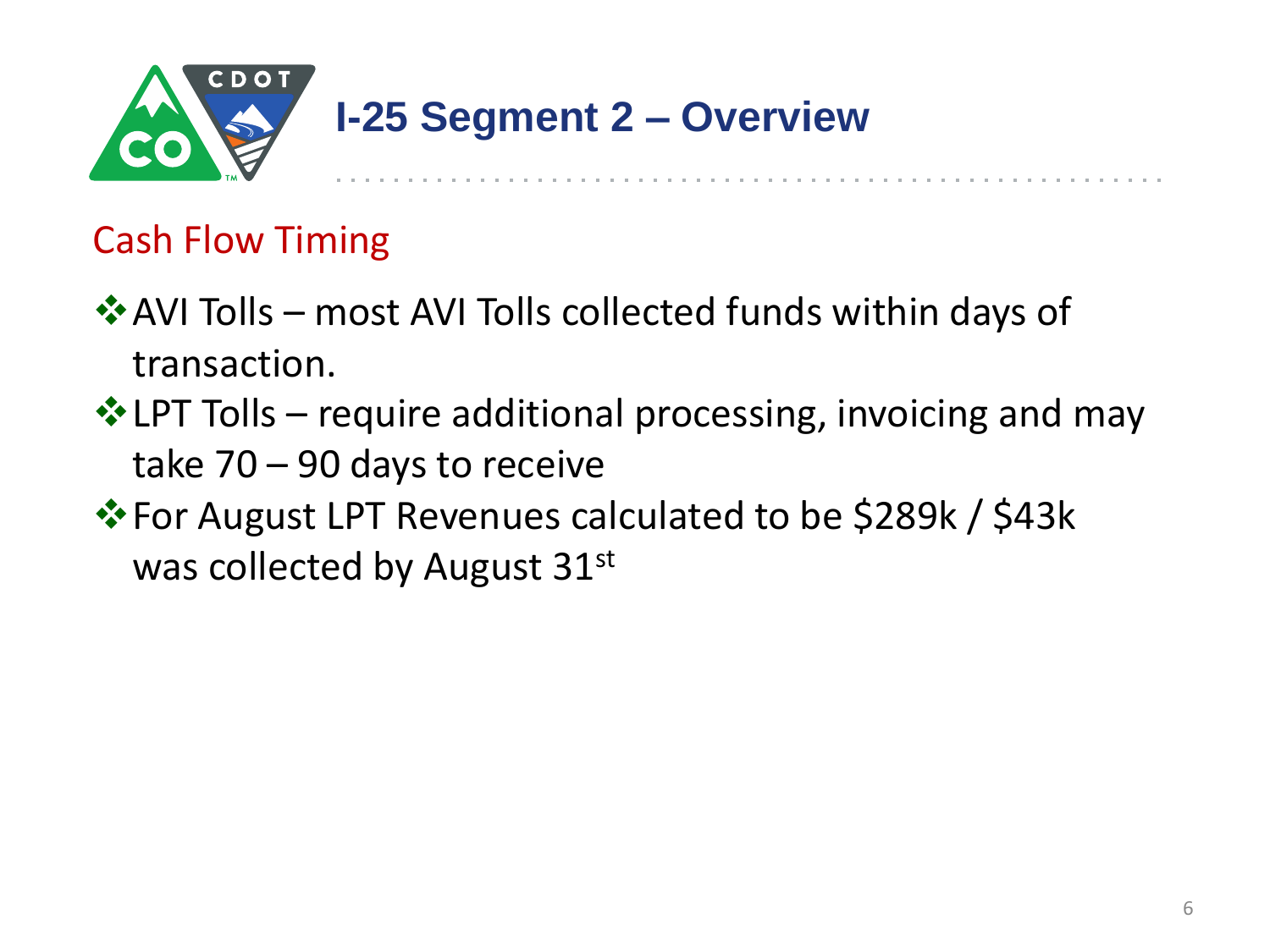

### **I-25 Segment 2 – Overview**

#### Law Enforcement

- ❖ August 25<sup>th</sup> meeting with Law Enforcement (Westminster, Northglenn, Thornton, Others)
	- **☆ All agreed that corridor flowed and performed better**
	- ◆Incident Management (TIM Plan in place) is working
	- $\triangle$  **Flurry of Incidents when first opened but traveling** public has adjusted and incidents appear to have declined from July to August
	- $\cdot$  Limited areas to pull over vehicles until north of 120<sup>th</sup>
		- Law enforcement has asked if some Gore Points can be paved to provide a safe place to pull over vehicles